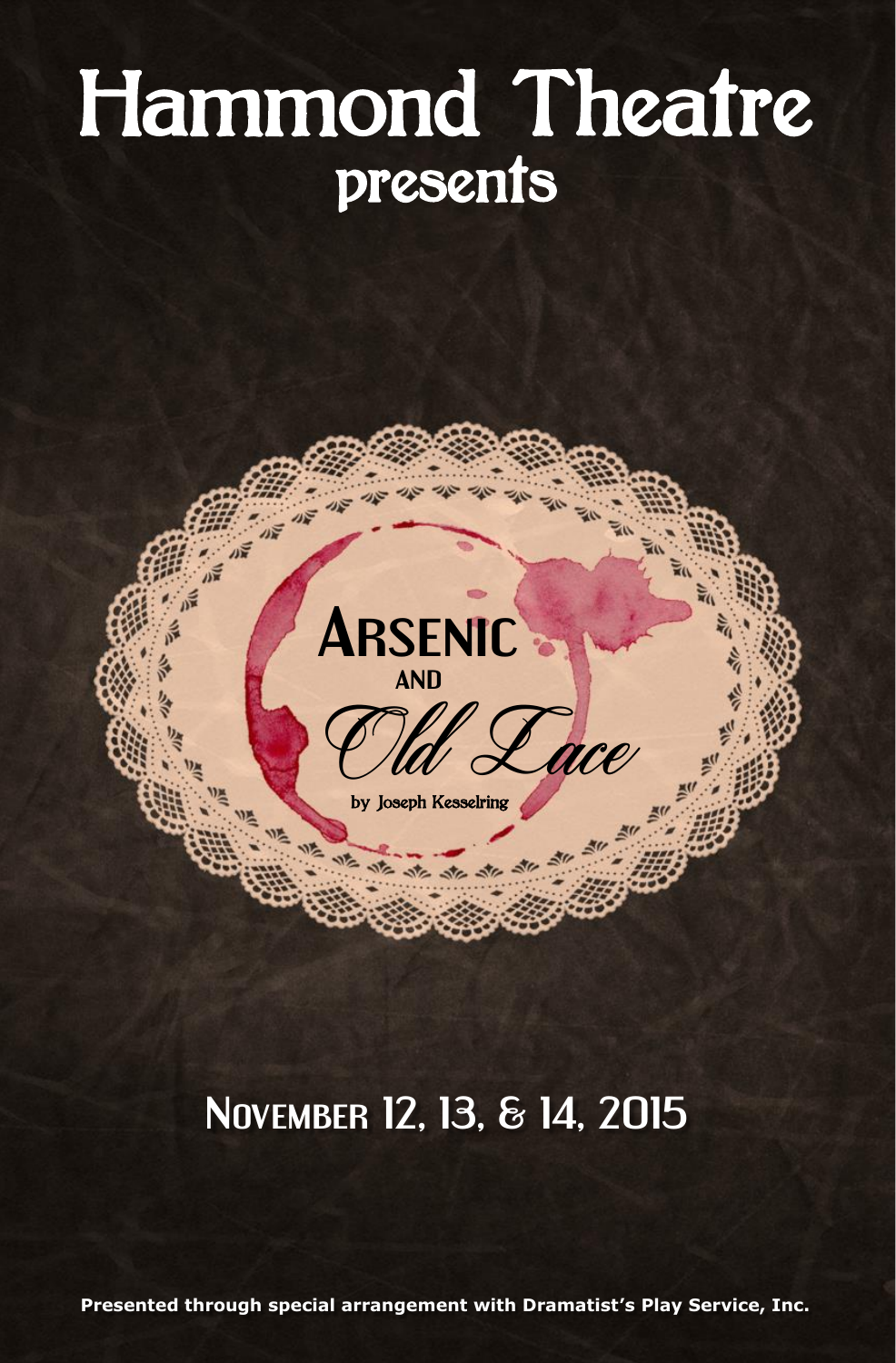Director's Motes

Arsenic and Old Lace first premiered on January 20<sup>th</sup>, 1941, at the Fulton Theatre. Written by American playwright Joseph Kesselring, this dark comedy became an instant hit. It ran for 1,444 performances and was turned into a Hollywood movie starring Cary Grant. It explores themes of insanity and altruism, showcasing how these two ideas are only a matter of perspective. The dramatic, and often comedic, irony of the play is one of the reasons it remains relevant for modern audiences.

I feel incredibly grateful for the opportunity to direct my first show at Hammond High School. I am energized by the wonderful, talented, and hard-working students. As Robert Heinlein once said, "When one teaches, two learn." My knowledge and skill as an actor, director, and designer have grown immensely since the beginning of this process. The cast, crew, and production team have put their blood, sweat, and tears into this production, and together we have created a beautiful piece of theatre that I will always treasure. I thank you for coming to support us in this exciting and challenging endeavor and I hope you enjoy the show.

"But, as he says, the theatre can't last much longer anyway and in the meantime it's a living." Here's to proving Mortimer wrong!

~Samantha Duvall

In consideration of the performers and the audience, flash photography and phones/cameras with screens are prohibited during the performance.

No food or drink is allowed in the auditorium (water is acceptable). Please turn off all mobile devices prior to the start of the show!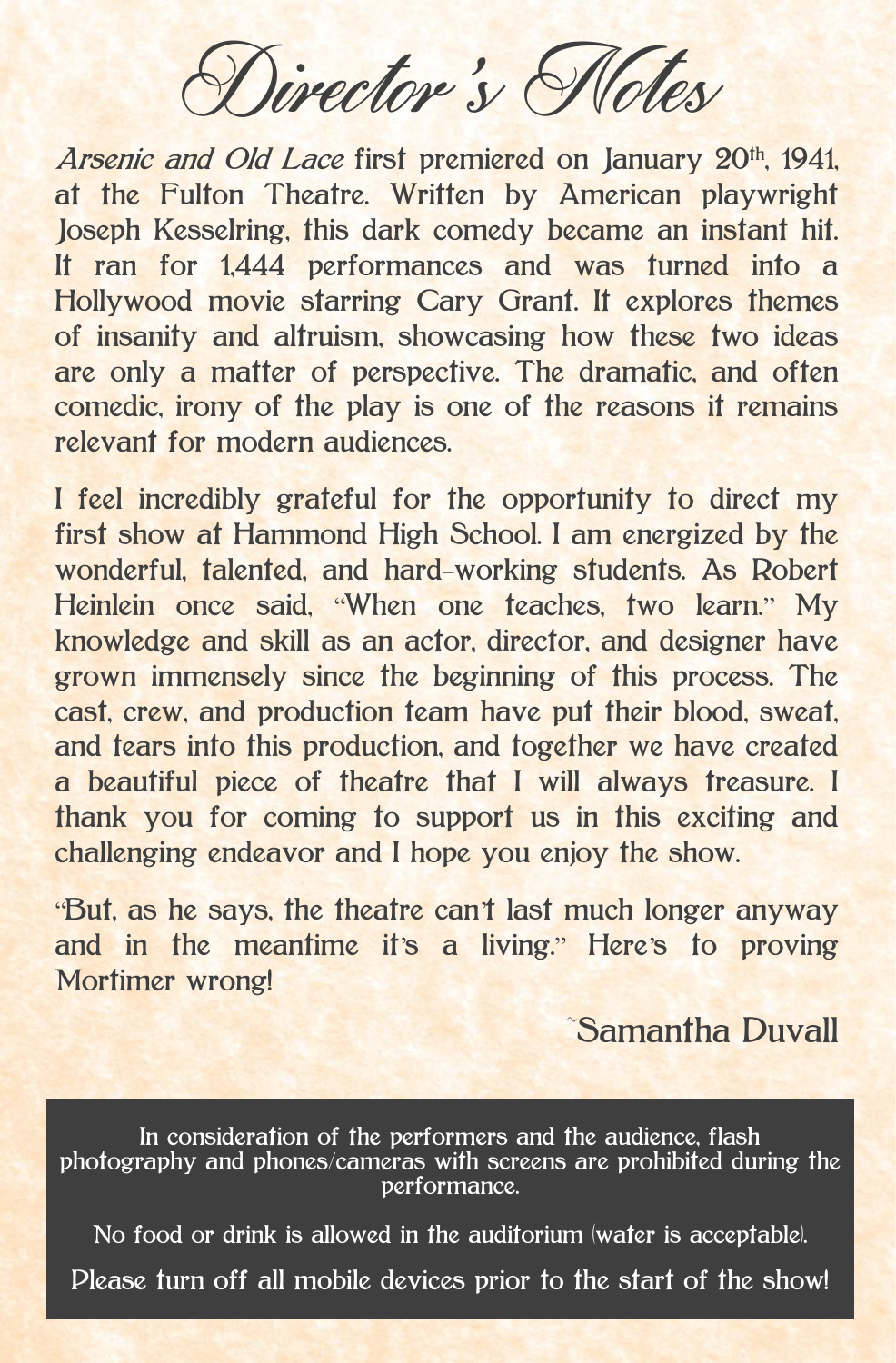PRODUCED BY SPECIAL ARRANGEMENT WITH Dramatists Play Service, Inc.



Joknowledgments

We are grateful to the administrative and custodial teams for their essential support. We would also like to thank:

- **Emily Aubin for meal coordination**
- Kris Woodson for assistance with costumes
- Jonathan Hawkins for assistance with sound
- Chris Wieman, Shannon Nabors, Hannah Grabenstein, and the Waaks for assistance with construction
- Mr. Blanch for headshots
- Theatre department families for generously donating their time and energy
- Aaron Tobiason for equally impressive graphic design, parenting, and support
- Keche Arrington and Connor Landfried for their collaboration, perseverance, and leadership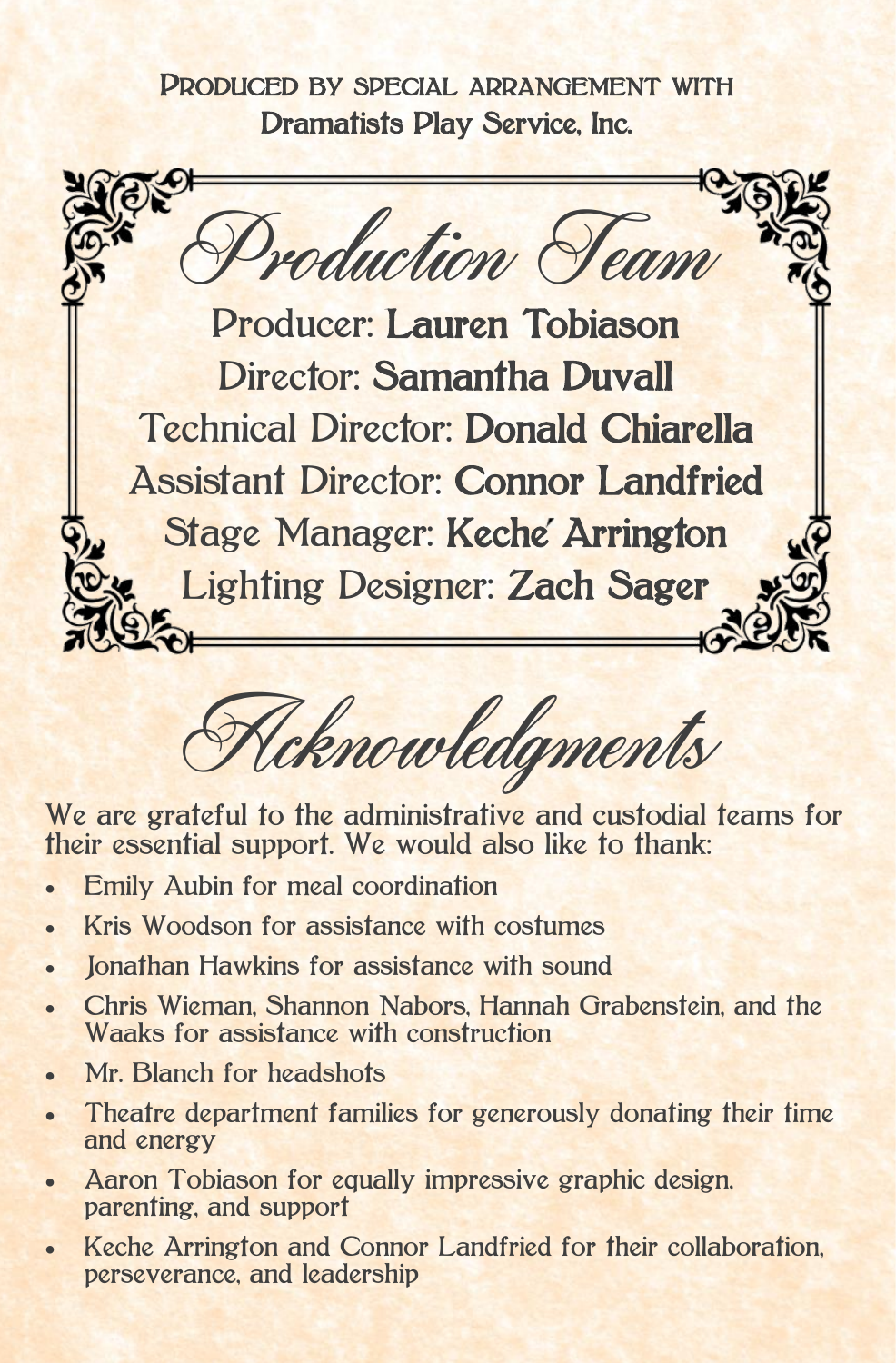

**ABBY BREWSTER MARTHA BREWSTER MORTIMER BREWSTER FI AINE HARPER JONATHAN BREWSTER** 

**DR. FINSTEIN** 

**TEDDY BREWSTER** 

**OFFICER O'HARA** 

**OFFICER BROPHY OFFICER KLEIN IT. ROONEY** 

DR. HARPER

MR. GIBBS **MR. WITHERSPOON**  Flora Aubin Jasmine Phillips Nick Zuelsdorf Valerie Quintanilla Kira Bennett Makayla Beckles Rhea Bradley Nealon Miller\*\* Caleb Dufresne **Jack Buzard**\*\* Han Wagner Kevin Aranyi Hosea Mundi Hayley Skaggs Lexi Wakefield\* Eric Hryniewicz Grace Woodson\* Hanaa Omran Daniel Quinter Lindsay Larsson\* Connor Landfried\*\*

Thursday and Saturday evening Friday evening and Saturday matinee

# **Understudies**

**ABBY MORTIMER** 

Daniel Quinter MARTHA Connor Landfried Eric Hryniewicz ELAINE, BROPHY Grace Woodson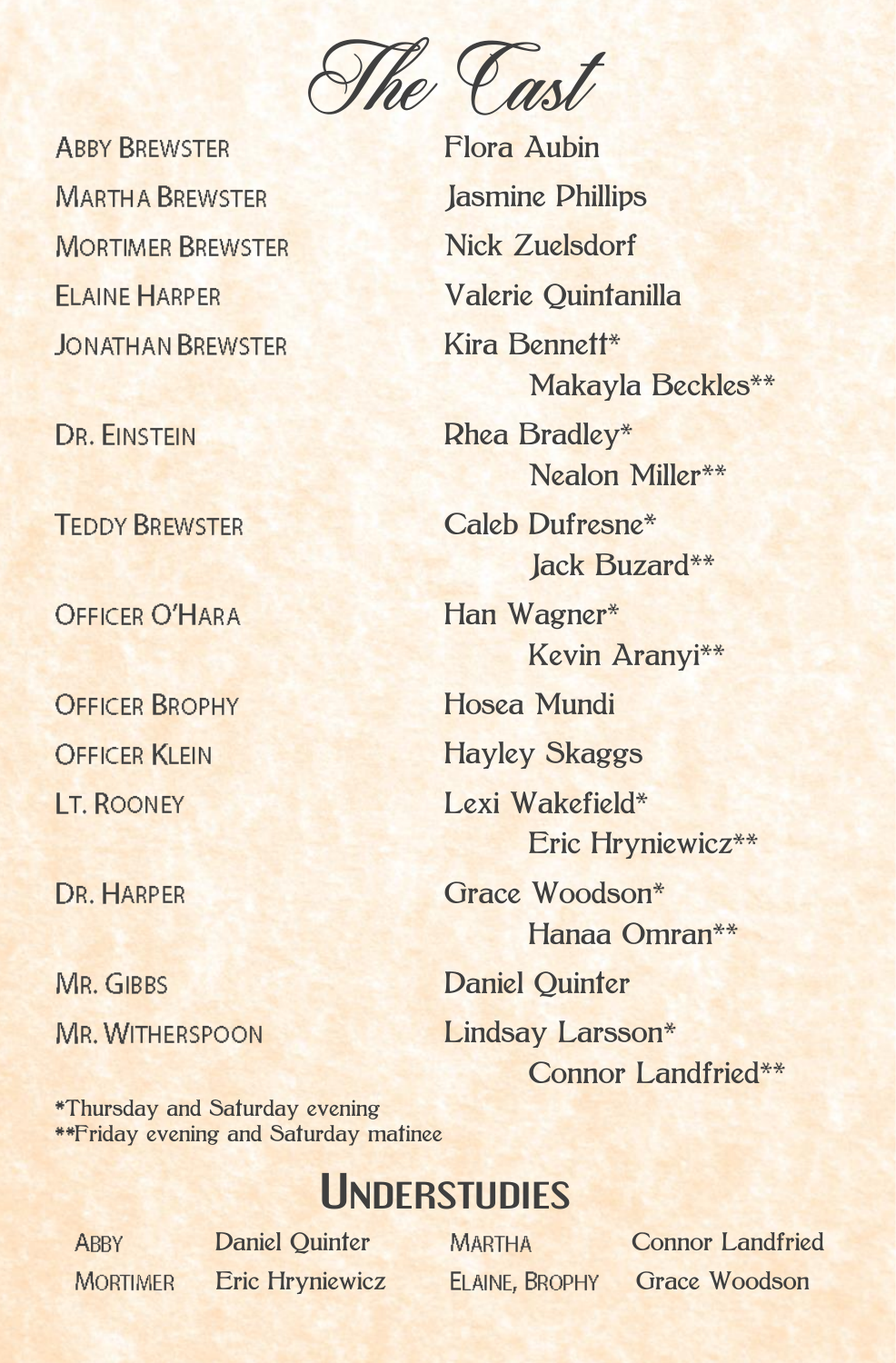The Crew

# **CONSTRUCTION/PAINT**

Jaeden Arrington Skylar Belmont Emily Brefo Conner Chick Anna Feldstein Hannah Feldstein Eunice Hawkson

Henley Jennings Vincent Johnson Grace Lee<sup>\*</sup> Tess McRae Maddie Meyer\* Josh Pike Emily Renfro

Haley Rice Leslie Sparling\* Joseph Steelman<sup>\*</sup> Kunal Thapar Caroline Waak

### S**OUND**

Keara Cogan Justine Kovacs Alex Pyryt Jade Smith

### **PROPS**

Columbia Dyson Tess McRae Abbey Moffit

### **LIGHTS**

**Courtney Ellis** Deladem Lassey Josh Lee Julia Linthicum Sebastian McMillan\* Nate Palmer David Raphael Zach Sager

## **COSTUMES/MAKEUP**

Irene Azurmend Valerie Quintanilla Stephanie Scott\* Shelby Waters Grace Woodson

Running Crew

Setting: Autumn 1941, the Brewster home in a quiet neighborhood in Brooklyn Act 1: Late afternoon Act 2, scene 1: That same night - 15 MINUTE INTERMISSION -Act 2, scene 2: That same night Act 3, scene 1: Later that night Act 3, scene 2: Early the next morning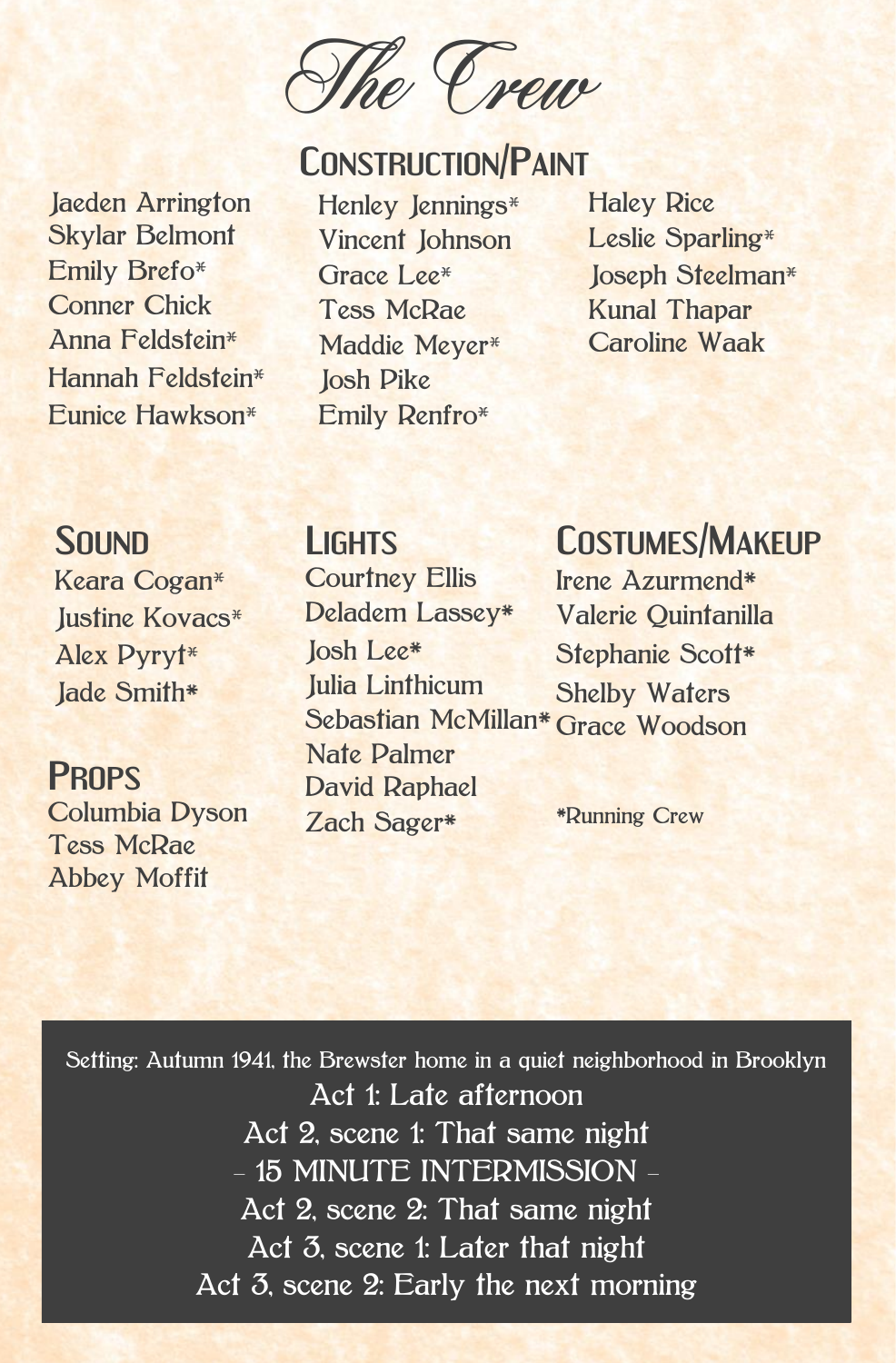iographies

KEVIN ARANYI (Officer O'Hara) is a senior who loves improvisation, laughter, and long walks on the beach.

KECHE' ARRINGTON (Stage Manager) has been a part of Hammond Theatre since 2013. She started Theatre I in 2013/14, and was in *Almost. Maine* and Seussical last year.

FLORA AUBIN (Abby Brewster) is a senior and is thrilled to be a part of her 6th show at Hammond! Her favorite past roles have included: Mrs. Potts (*Picnic*) and Mrs. Mayor (*Seussical*). She plans to double major in math and theater in college. She would like to thank her parents for supporting her, and Ms. Duvall for being an amazing director for her senior play!

MAKAYLA BECKLES (Jonathan Brewster), a senior, has been a part of the department since her freshman year and wishes to pursue a career in theatre. Please enjoy the interesting transformation from a 17-year-old high school student to a 40-year-old psychopath.

KIRA BENNETT (Jonathan Brewster), a junior at Hammond, is honored by the chance to play Jonathan Brewster and thanks everyone involved with the production, which has been a blast! Enjoy the show!

JACK BUZARD (Teddy Brewster) is a junior this year. This is his 5th Hammond production. Favorite roles include Horton (Seussical), Bun Foo (Thoroughly Modern Millie), and the Baker (Into the Woods). Enjoy!

KEARA COGAN (Sound Designer) has been involved in technical theatre for three years now and plans on continuing through senior year. She has a creative mind and is interested in pursuing Computer Science in college.

CALEB DUFRESNE (Teddy Brewster) is a junior who has been involved in theatre since middle school. He's also a huge nerd.

ERIC HRYNIEWICZ (Lt. Rooney), a freshman, previously performed as Perchik in Fiddler on the Roof and in Alice and Wonderland as a singing Lobster… He loves performing, including trumpet and Polish dancing.

CONNOR LANDFRIED (Assistant Director, Mr. Witherspoon), a junior, is assistant directing this year's production- and loves it! He also plays Mr. Witherspoon and Mr. Hoskins. Connor wants to thank the cast and crew for their hard work. Enjoy this amazing show!

LINDSAY LARSSON (Mr. Witherspoon) is a freshman excited to be in her first theatrical production.

NEALON MILLER (Dr. Einstein) is a senior at Hammond, and is very pleased to be in his first large role in Hammond Theatre. He has been acting for 10 years, and is glad to be going out on such a high note. He would like to thank his family and everyone who has encouraged him over the years.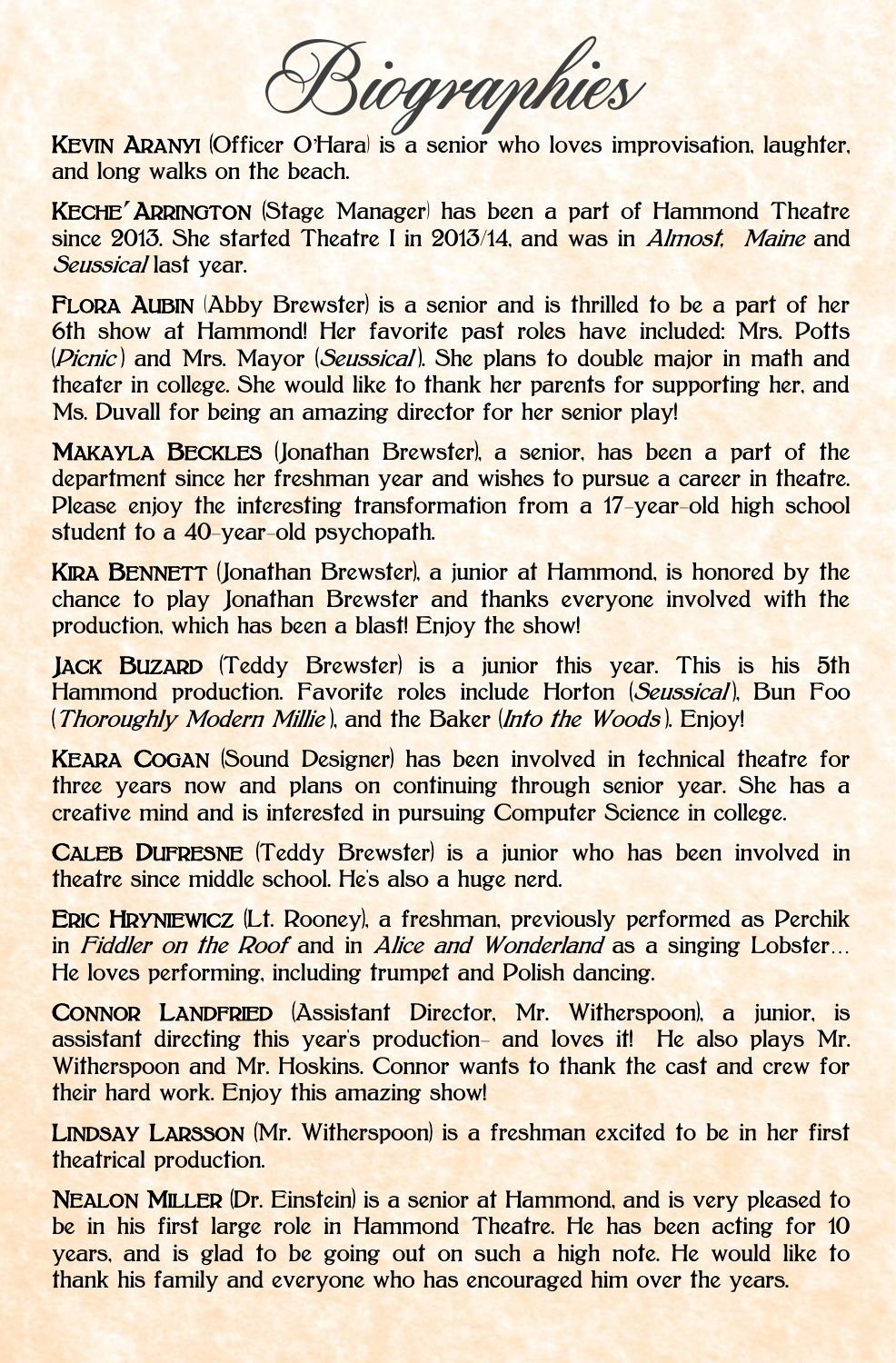Biographies

HOSEA MUNDI (Officer Brophy) is a sophomore and is excited to be back in yet another Hammond theater production. Off stage Hosea enjoys playing the piano and guitar, making short films, and one day dreams of becoming film director.

HANAA OMRAN (Dr. Harper) is a sophomore and pleased to be in her third Hammond production.

JASMINE PHILLIPS (Martha Brewster) is an 11th grader who loves theater. She is excited to play Martha. Her hobbies include reading, dancing, and listening to K-pop music. Enjoy the show!

VALERIE QUINTANILLA (Elaine Harper) is very excited to perform in her last Hammond play. It seems like not so long ago she was playing Flo in Hammond's production of *Picnic*. She plans to continue acting outside of high school and hopes that you enjoy the show!

DANIEL QUINTER (Mr. Gibbs) cannot wait to perform for everyone. He has had six years of acting experience and is eager for his seventh. He would like to thank his parents and grandparents.

ZACH SAGER (Lighting Designer) is a senior and this is his 5th production at Hammond. He's excited to explore Brooklyn and what can really happen behind closed doors. Zach is incredibly thankful to have an opportunity to fully design for a production of this caliber. Check out his other work at Hammond dance concerts and *The Pajama Game* March 3rd-5th!

HAYLEY SKAGGS (Officer Brophy) is a senior who is delighted to be in her fourth year of classes and productions with the Hammond Theatre department.

HAN WAGNER (Officer O'Hara) is a junior and in his fourth Hammond production. He's happy to be human again after recent performances as a wolf and a monkey.

LEXI WAKEFIELD (Lt. Rooney) is excited to be in her first theatre production at Hammond. She has been in other shows like A Midsummer Night's Dream (Puck), Hairspray (Penny), and Alice in Wonderland (Alice).

GRACE WOODSON (Dr. Harper) is a freshman and is excited to be in her first Hammond production.

NICK ZUELSDORF (Mortimer Brewster) is very excited to be performing in his first play (non-musical) for all of Hammond. He loves being able to go through it with such an amazing cast and crew!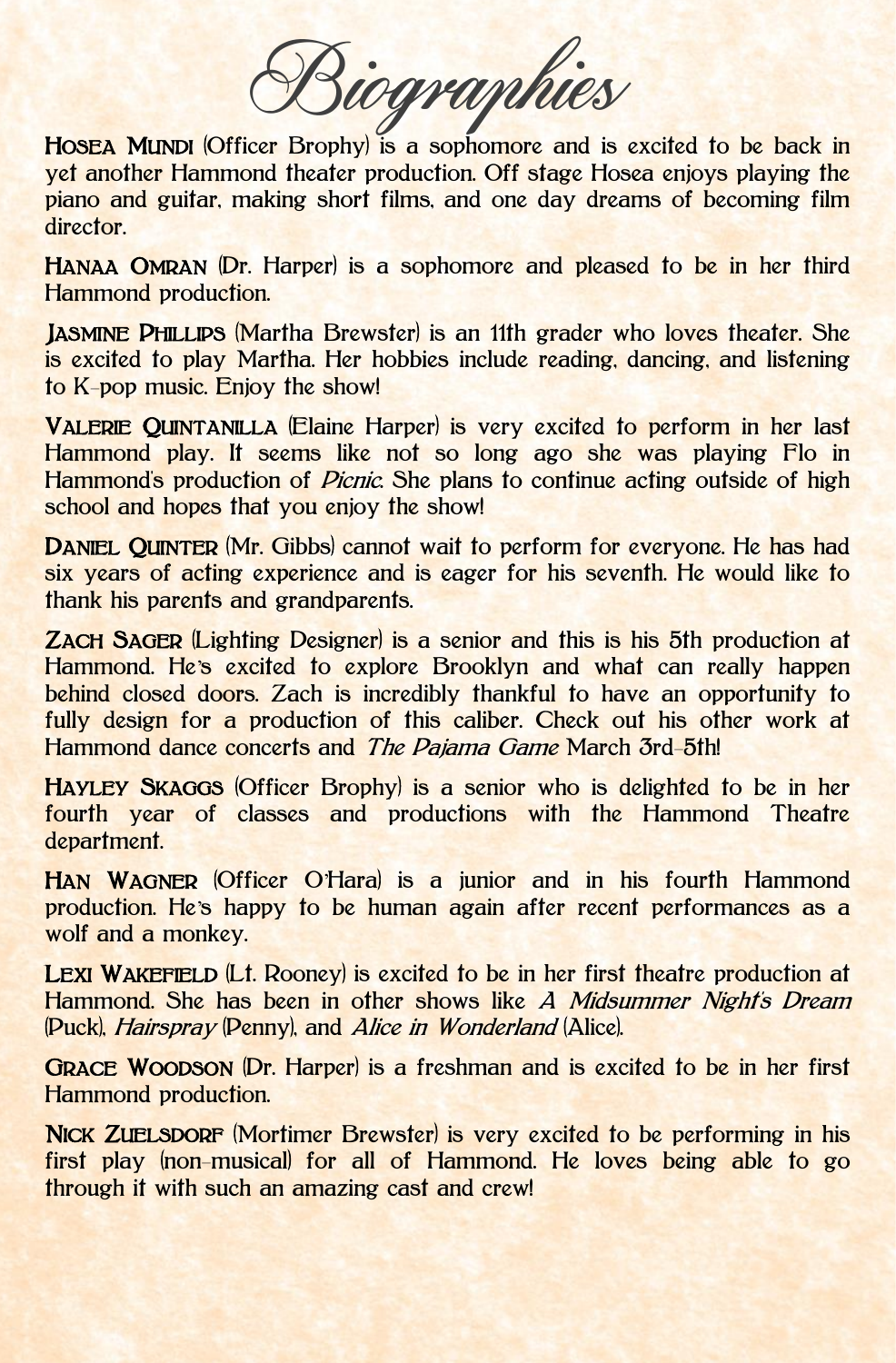**"**Believe you can and you**'**re halfway there.**"** — Theodore Roosevelt

 Hard work gets you the rest of the way! We are so proud of you for all of your hard work and another successful Hammond Theatre performance, Jack! We love you!

-Mom, Dad, Matt, and Maw-Maw

Y

# You GO, Kira! Your Loving Family

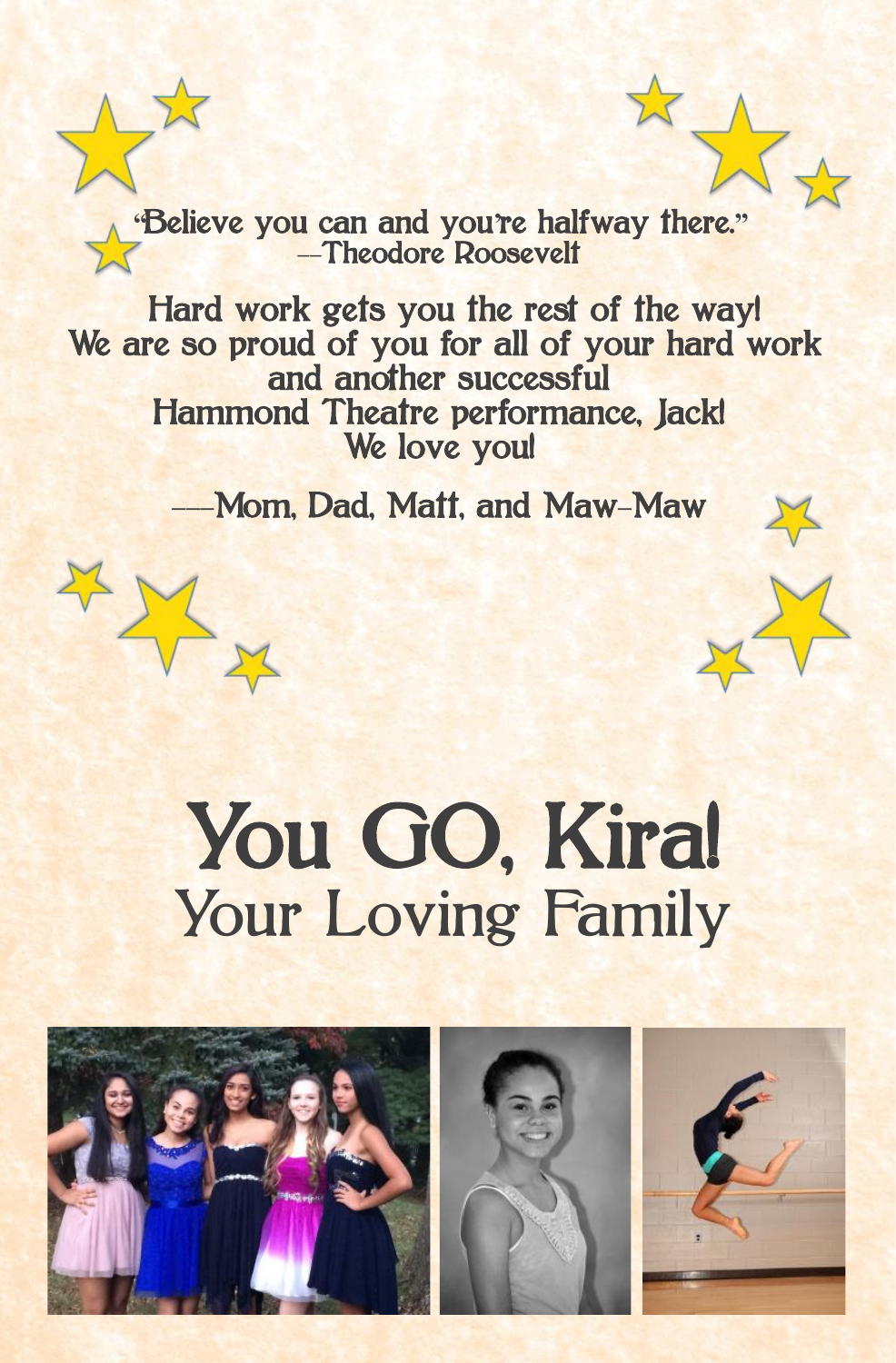

To Nealon, aka Dr. Einstein,

You're a son of great distinction… and something of a magician…and something of a thespian, too.

Great work!

Love you! Mom & Dad



Congratulations Keché and Jaeden on a successful production

- Love Mom & Dad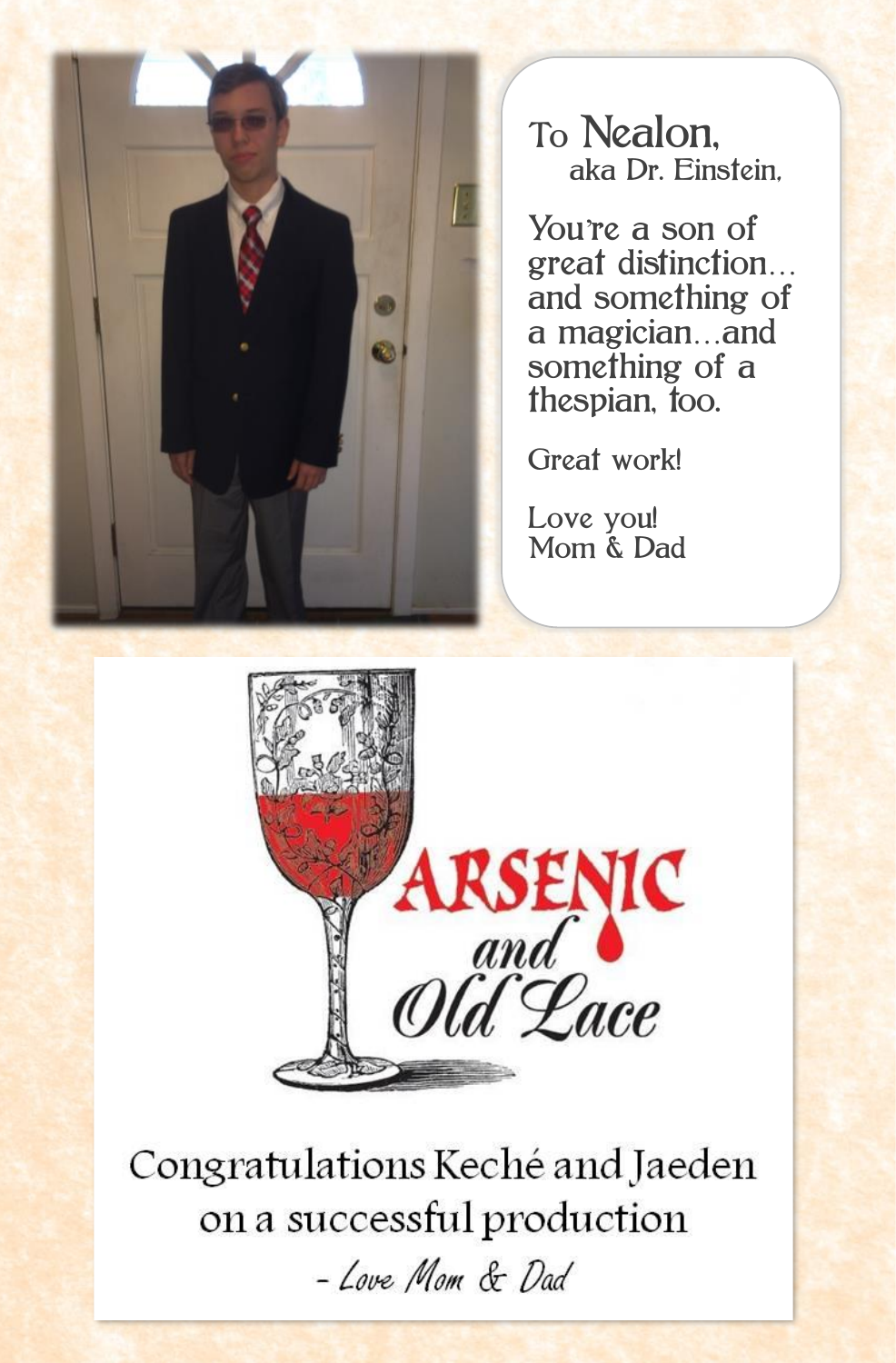### Connor,

You**'**ve always been our favorite showman! We**'**re all so incredibly proud of you and all you do! You**'**re a blessing to us.

#### Love.

Mom, Dad, Andrew, Erica, Grandma and the whole gang



## **Arsenic Glossary**

Teddy Roosevelt – 26th president of the United States, serving from 1901–1909. He enjoyed going on hunting trips to Africa and was renowned as the hero of the Battle of San Juan Hill in the Spanish-American War. His daughter's name is Alice.

Cardinal Gibbons – American cardinal in the Catholic Church who became close friends with President Roosevelt, who hailed him as a most useful citizen.

Panama Canal – American-made waterway that President Roosevelt adopted as one of his presidential legacies.

Blockhouse – small, isolated military fort.

Samuel Behrman - playwright who advocated for calmness and tranquility in the face of violence and war and was popular with dramatic critics like Mortimer.

Walter Winchell – popular New York columnist who changed the face of gossip columns with his writing and his radio show.

Henry Thoreau – author and Transcendentalist obsessed with the beauty of nature and animals.

Yellow fever – disease spread by infectious mosquitoes that plagued workers on the Panama Canal; Roosevelt headed a campaign to educate people about its dangers.

Pirandello – absurdist playwright who often based his plays on insane premises.

Arsenic/Cyanide/Strychnine – lethal poisons.

Boris Karloff – actor famed for playing Frankenstein's monster in a 1931 film; he played the role of Jonathan and served as a producer in the original production of Arsenic on Broadway.

General Goethals – chief engineer and supervisor on the Panama Canal.

**Judith Anderson** – actress famous for playing the murderous maid in the 1940 film Rebecca who dresses in Victorian garb similar to Martha and Abby.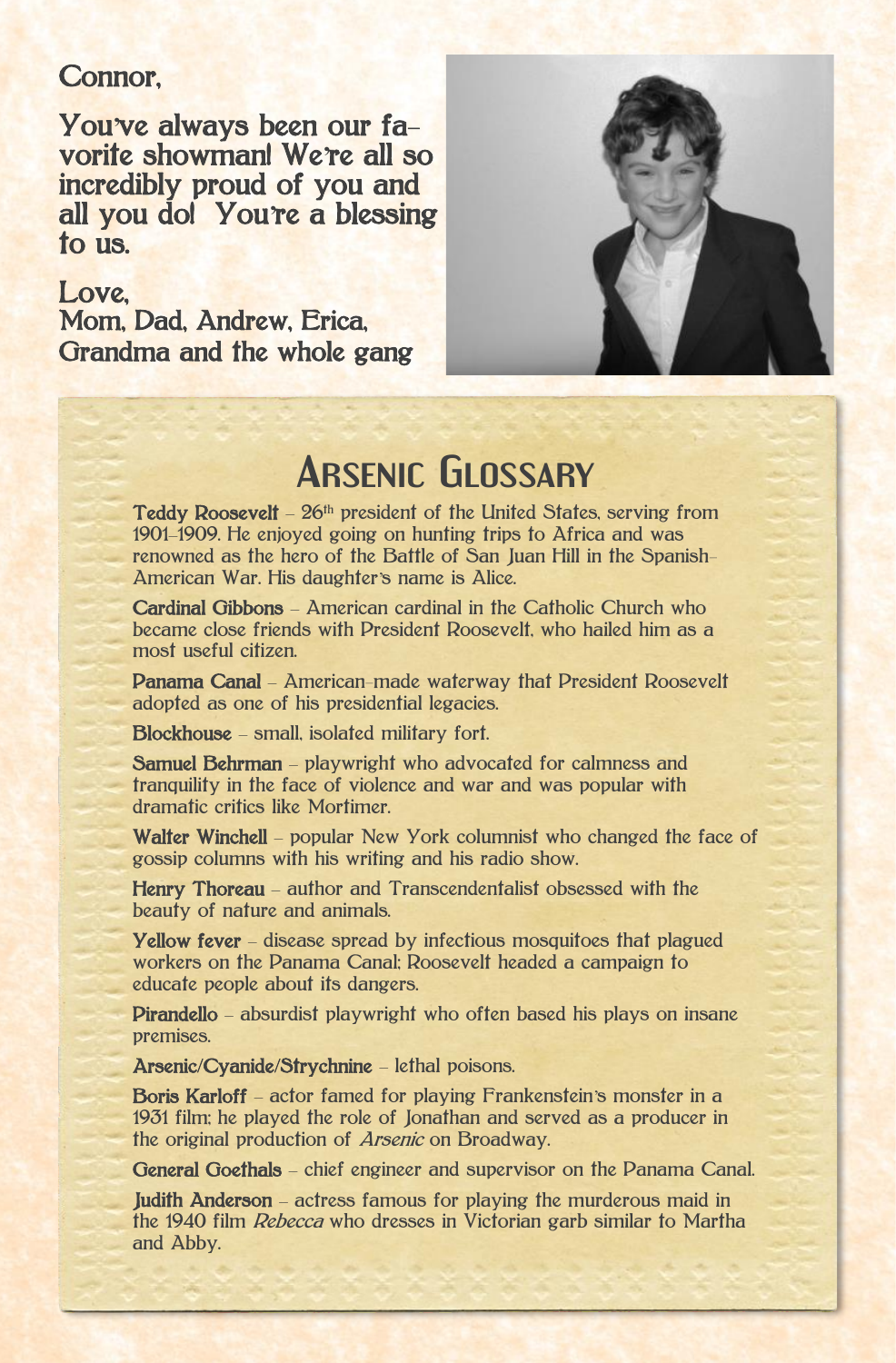

# HAMMOND HIGH SCHOOL THEATRE DEPARTMENT THEATRE PATRON PROGRAM

Supporting and Celebrating the Theatre Artists of Tomorrow

The Hammond High School Theatre Department cordially invites you to become a member of our Theatre Patron Program. Your annual sponsorship will support the continued excellence of the Theatre Program at HaHS. We invite families as well as businesses to become our sponsors and help enrich this program in a way that only financial contributions can.

This year, with two main stage productions scheduled—Arsenic and Old Lace and The Pajama Game—we need your help to keep our inventory of newly purchased lapel microphones in excellent condition and repair the walkie-talkies and headsets used by our technical crews. We also hope to rent top of the line lighting equipment to round out our recently updated inventory. Our desire is to provide the finest artistic and technical support possible to help our students shine, both on stage and behind the scenes. We hope that you will join us in supporting and celebrating the artists of tomorrow.

Your name will appear in our performance programs and on our website throughout this school year. To donate using our secure online payment system, scan the QR code or go to: tinyurl.com/HaHSPatrons.

> Producer (\$100) Director (550) Stage Manager (\$25) Actor (s15) Cameo (s5)